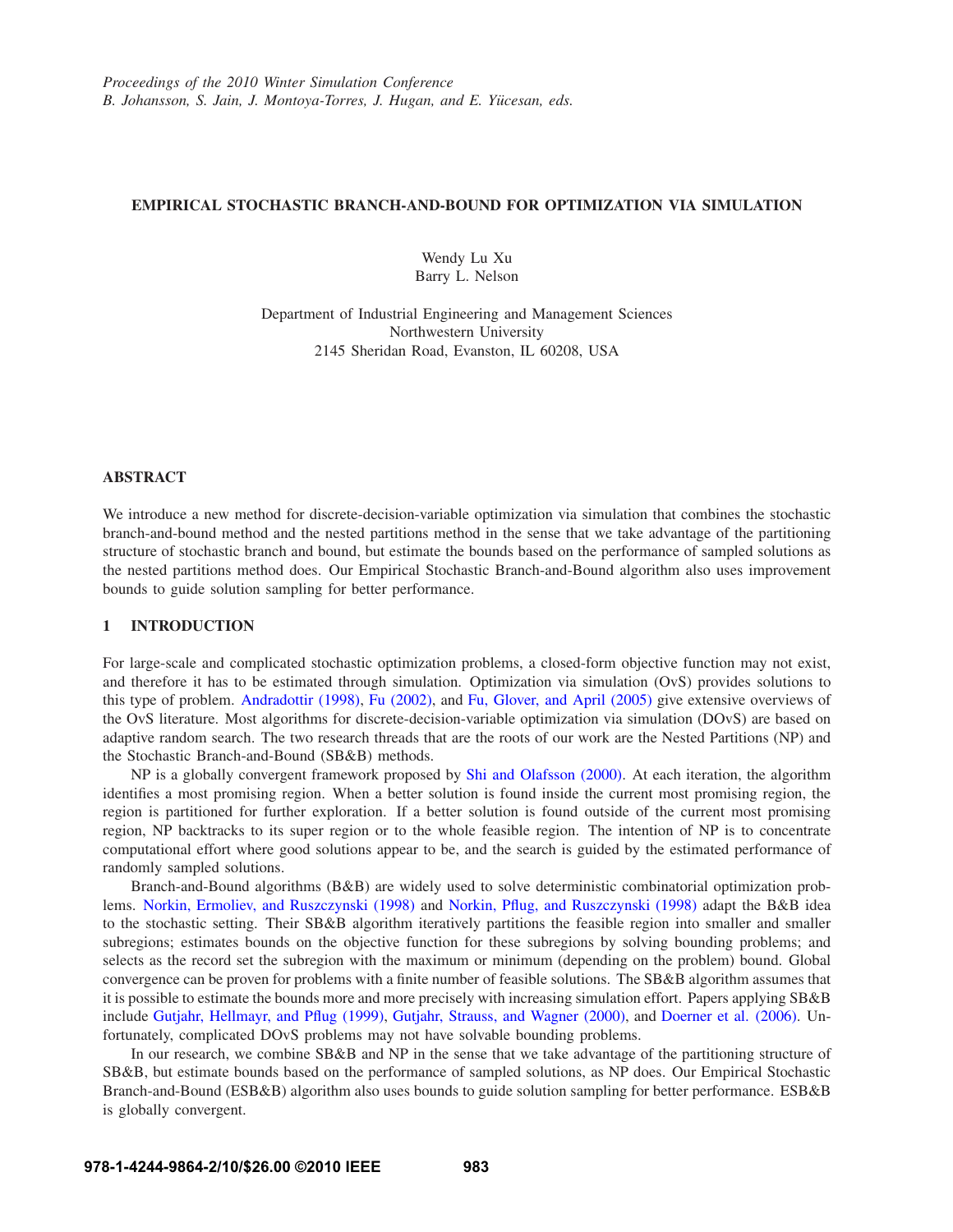The paper is organized as follows. Section 2 reviews SB&B and NP, presents ESB&B and states the convergence theorem. Section 3 describes how ESB&B uses bounds to guide solution sampling. Section 4 displays experimental results, while Section 5 concludes the paper. Details not found in this paper are available in Xu (2009).

## **2 EMPIRICAL STOCHASTIC BRANCH-AND-BOUND**

First we define the DOvS problem. Our goal is to find **x** that solves

$$
\max_{\mathbf{x}\in\mathsf{X}\cap\mathsf{D}}\mu(\mathbf{x}),\tag{1}
$$

where X is a finite set defined as the intersection of the integer lattice with a hypercube in  $\mathbb{R}^q$ , given by

$$
l_i \leq x_i \leq u_i
$$
,  $l_i, x_i, u_i \in \mathbb{Z}$ ,  $i = 1, 2, ..., q$ ;

and D is a subregion in  $\mathbb{R}^q$  given by the inequalities

$$
D = \{ \mathbf{x} \in \mathbb{R}^q : g_j(\mathbf{x}) \le 0, j = 1, 2, \dots, p \}.
$$

We assume D is convex, and therefore  $X \cap D$  is convex and finite.

In this paper we consider stochastic problems where  $\mu(\mathbf{x}) = \mathbf{E}[Y(\mathbf{x})]$ , and  $\mu(\mathbf{x})$  can only be estimated by generating observations of  $Y(\mathbf{x})$  via simulation. Like the NP method, ESB&B can also be applied to deterministic problems; adjustments can be found in Xu (2009).

## **2.1 SB&B and NP**

In the classical branch-and-bound algorithm, X is iteratively divided into subregions  $X^P$  generating a partition  $\mathcal{P}$ . Let  $\mu^*(X^P)$  denote the optimal objective function value of the subproblem that is restricted to  $X^P$ :

$$
\mu^*(X^P) = \max_{\mathbf{x} \in X^P \cap D} \mu(\mathbf{x}), \quad X^P \in \mathcal{P},
$$

where  $\mu^*(X^P) = -\infty$  if  $\mathbf{x} \in X^P \cap D = \emptyset$ . Then clearly the optimal value of Problem (1) equals  $\mu^*(X) =$  $\max_{X^P \in \mathcal{P}} \mu^*(X^P)$ . Norkin, Ermoliev, and Ruszczynski (1998) makes the following assumptions:

**Assumption 1.** *For each subregion*  $X^P \subset X$ *, there exists functions*  $L: 2^X \to \mathbb{R}$  *and*  $U: 2^X \to \mathbb{R}$  *such that* 

$$
L(X^{P}) \leq \mu^{*}(X^{P}) \leq U(X^{P}),
$$
  

$$
L(X^{P}) = \mu(x') \text{ for some } x' \in X^{P},
$$

*and if*  $X^P$  *is a singleton then*  $L(X^P) = \mu^*(X^P) = U(X^P)$ *.* 

In a stochastic problem these bounds can only be calculated exactly in some special cases. Therefore, SB&B is based on the availability of statistical estimates, η and ξ , of *U* and *L*, respectively, that can be generated and refined through iterations of the algorithm.

**Assumption 2.** For each subregion  $X^P \subset X$ , there exists sequences of estimators  $\eta^k$  and  $\xi^k$ ,  $k = 1, 2, \ldots$ , such that  $\lim_{k\to\infty} \eta^k(\mathsf{X}^P) = U(\mathsf{X}^P)$  *a.s. and*  $\lim_{k\to\infty} \xi^k(\mathsf{X}^P) = L(\mathsf{X}^P)$  *a.s. as*  $k\to\infty$ *.* 

The SB&B algorithm works as follows: A record set is selected at each iteration as the subregion with the greatest (estimated) upper bound. An approximate solution is chosen as an element of the subregion with the greatest (estimated) lower bound. The record set is partitioned into smaller subregions, and the estimates of the upper and lower bounds are refined. A new record set and approximate solution are selected and the algorithm continues. Below we give a more detailed description of the SB&B algorithm.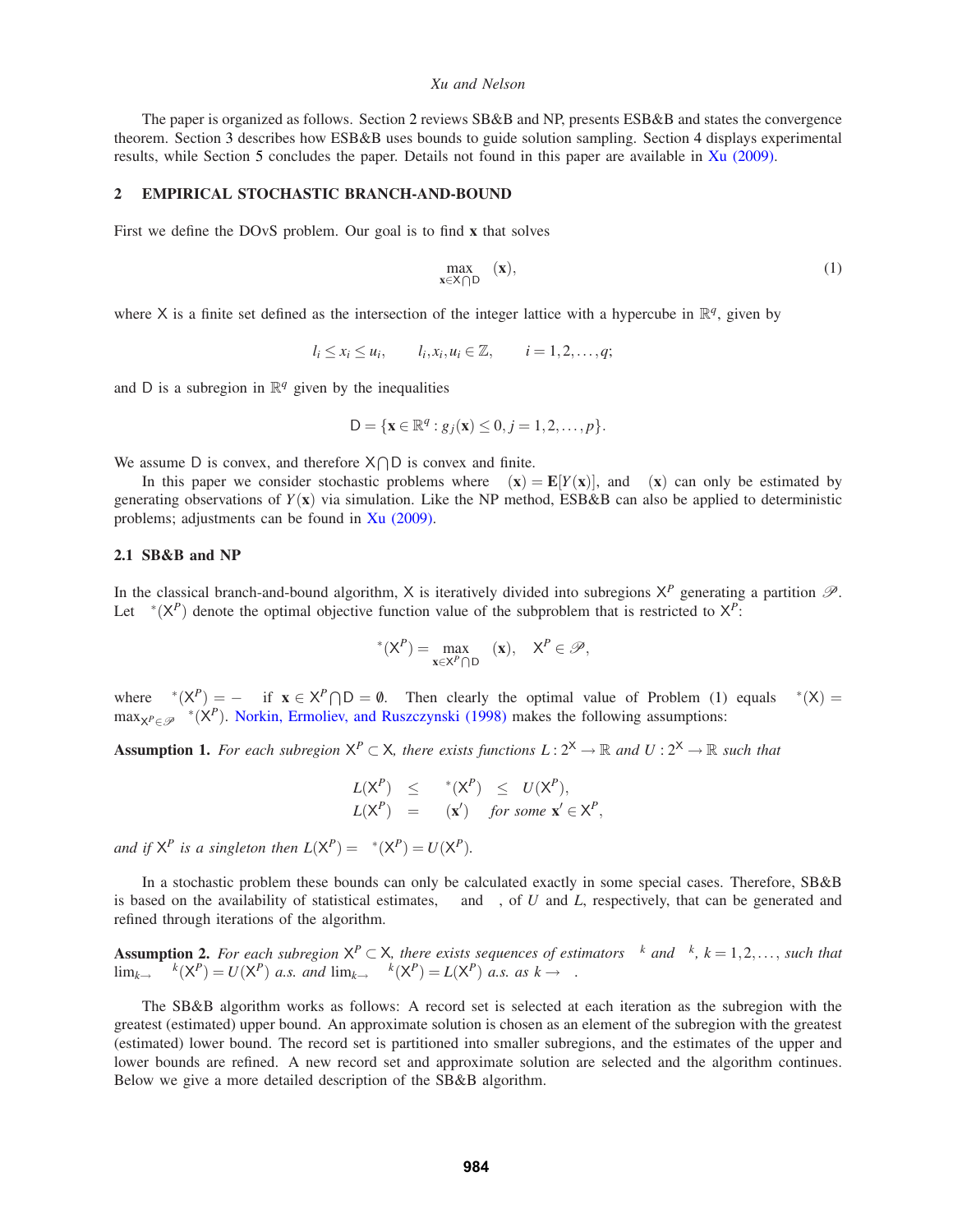# SB&B Algorithm

- *Step 0. Initialization:* Set iteration counter  $k = 0$ , initial partition and record set  $\mathcal{P}_0 = R^0 = \{X\}$ , and calculate the bounds  $\eta^0(X)$  and  $\xi^0(X)$ .
- *Step 1. Partitioning:* Select an approximate solution  $\mathbf{x}^k \in \mathsf{X}^k = \arg \max \{ \xi^k(\mathsf{X}^P) : \mathsf{X}^P \in \mathcal{P}_k \}$ . If the record set  $R^k$  is a singleton, then set  $\mathcal{P}'_k = \mathcal{P}_k$  and go to Step 2. Otherwise construct a partition of the record set,  $\mathscr{P}_k''(R^k)$ , from which infeasible subregions have been cleaned. Define the new full partition by  $\mathscr{P}'_k = (\mathscr{P}_k \backslash R^k) \cup \mathscr{P}''_k(R^k)$ . Elements of  $\mathscr{P}'_k$  will also be denoted by  $X^p$ .
- *Step 2. Bounding:* For all regions  $X^P \in \mathcal{P}'_k$  calculate estimates  $\eta^{k+1}(X^P)$  and  $\xi^{k+1}(X^P)$  for  $U(X^P)$  and  $L(X^P)$ , respectively.
- *Step 3. Updating partition and record set:* Update record set  $R^{k+1} = \arg \max \{ \eta^{k+1}(X^P) : X^P \in \mathcal{P}'_k \}$ , and partition  $\mathcal{P}_{k+1} = \mathcal{P}'_k$ . Set  $k = k+1$  and go to Step 1.

There are two potential drawbacks to the direct application of SB&B. First, there needs to be bounding functions *L* and *U* and convergent estimators of them. Second, there is overhead needed to retain and refine a larger and larger partition structure as the algorithm progresses since no partition is ever eliminated from consideration as in deterministic branch and bound.

The first drawback can be addressed using a sampling-based upper bound. We can simply choose the solution with the greatest accumulated sample average through the current iteration and use this average as the estimate of the upper bound. Then to avoid the need to carry along information on an increasing number of partitions, we could modify the definition of the new partition to be  $\mathcal{P}'_k = (\mathcal{P}_0 \setminus R^k) \cup \mathcal{P}''_k(R^k)$ . In words, we only maintain the most recently refined partition, and aggregate all other solutions into a single "surrounding region." With these two refinements we have a version of the NP method similar to Pichitlamken and Nelson (2003).

While we adopt the concept of sampling-based bounds, we believe that there is substantial value in retaining the partitioning. In the remainder of the paper we describe and evaluate our ESB&B algorithm, which combines the partitioning structure of SB&B with the sample-based bounds of NP. ESB&B also allocates solution sampling by looking at the potential of the regions to yield better solutions using another sort of bound, and this is different from either SB&B or NP.

## **2.2 ESB&B**

ESB&B estimates bounds as NP does using the estimated objective function values of the solutions that have been simulated. Specifically, at each iteration *k*, ESB&B randomly samples a number of feasible solutions; call this set  $S^k$ . It also maintains a set  $\mathfrak{S}^k$  of all solutions that have been sampled through iteration *k*. ESB&B simulates the solutions in *S<sup>k</sup>* and computes bounds using their estimated performance. In the next iteration, ESB&B allocates a number of solutions to be sampled from each region in the current partition based on the region's estimated potential to contain good solutions. This expands Step 2 of SB&B into three sub-steps. And at each iteration, ESB&B chooses the solution with the best estimated performance as the current best solution.

#### Algorithm ESB&B

- *Step 0. Initialization:* Set iteration counter  $k = 0$ , initial partition and record set  $\mathcal{P}_0 = R^0 = \{X\}$ , and calculate the bounds  $\eta^0(X)$  and  $\xi^0(X)$ .
- *Step 1. Partitioning:* If the record set  $R^k$  is a singleton, then set  $\mathcal{P}'_k = \mathcal{P}_k$  and go to Step 2. Otherwise construct a partition of the record set,  $\mathcal{P}_k''(R^k)$ , from which infeasible subregions have been cleaned. Define the new full partition by  $\mathscr{P}'_k = (\mathscr{P}_k \backslash R^k) \cup \mathscr{P}''_k(R^k)$ . Elements of  $\mathscr{P}'_k$  will also be denoted by  $X^P$ .

# *Step 2. Bounding:*

- *Step 2.1. Solution sampling:* For each region  $X^P \in \mathcal{P}_k''(R^k)$ , randomly sample  $\vartheta_R$  solutions. For regions  $X^P \in \mathscr{P}_k \backslash R^k$ , sample  $\theta(X^P)$  solutions (the function  $\theta(\cdot)$  is described below). Aggregate all the sampled solutions into a set,  $S^k$ . Let  $\mathfrak{S}^k = \mathfrak{S}^{k-1} \cup S^k$ .
- *Step 2.2. Bound estimation:* Simulate ∆*nF* observations from each solution in *S<sup>k</sup>* that has not been encountered before, and simulate  $\Delta n_A$  additional observations from each solution that has been encountered before. For all regions  $X^P \in \mathcal{P}'_k$ , calculate estimates  $\eta^{k+1}(X^P)$  and  $\xi^{k+1}(X^P)$  for  $U(X^P)$ and  $L(X^P)$ , respectively.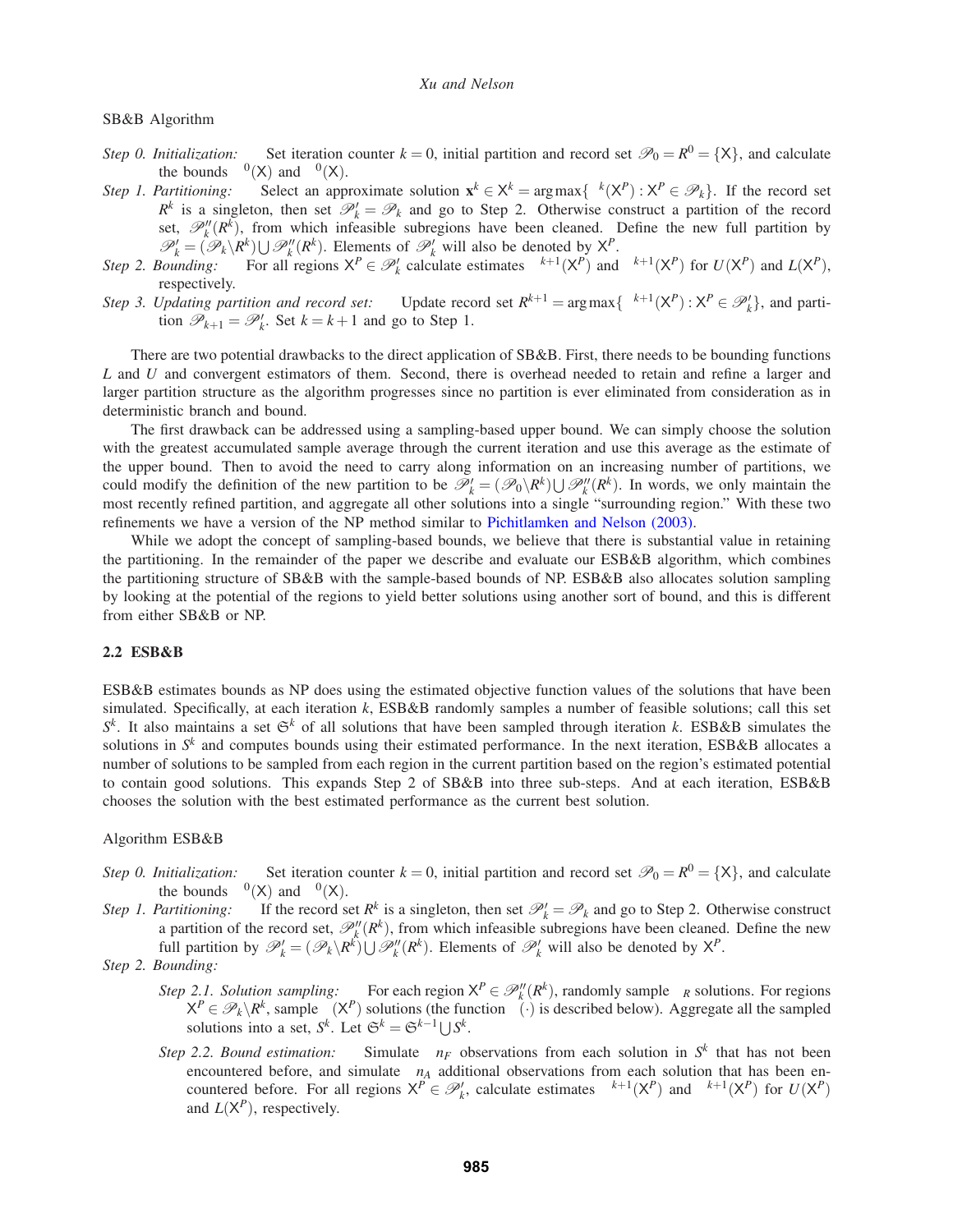*Step 2.3. Sample allocation:* Compute the number of solutions to be sampled,  $\theta(X^P)$  for all  $X^P \in \mathcal{P}'_k$ , for the next iteration, based on information in  $\mathfrak{S}^k$ .

*Step 3. Updating partition and record set:* Update the record set  $R^{k+1} = \arg \max \{ \eta^{k+1}(X^P) : X^P \in \mathcal{P}'_k \}$ , and partition  $\mathscr{P}_{k+1} = \mathscr{P}'_k$ . Set  $k = k+1$  and go to Step 1.

Whenever we terminate the algorithm (usually when some simulation budget is reached), we select as the best solution  $\hat{\mathbf{x}}^*$  the one with the maximum cumulative sample average.

Partitioning divides the record set, which is convex and finite, into disjoint subregions, each of which is convex. In our implementation of ESB&B, solution sampling is done using the MIX-D algorithm. See Xu (2009) for a detailed description of the partitioning and solution sampling schemes.

Bound estimation estimates the upper and lower bounds of all regions. Rather than solving bounding problems, as SB&B does, ESB&B uses the estimated objective function values of solutions that have been simulated. To describe how this is done, we first define some notation. Let  $n(x)$  denote the number of replications obtained from solution **x** through iteration *k*. The observed performance of **x** can be represented as  $Y_s(\mathbf{x}) = \mu(\mathbf{x}) + \varepsilon_s(\mathbf{x})$ . For fixed **x**, we assume that the stochastic noise  $\varepsilon_s(\mathbf{x})$  is independent and identically distributed (i.i.d.) for all *s*, which is true if the index *s* represents replications. Let

$$
\bar{Y}(\mathbf{x}) = \frac{1}{n(\mathbf{x})} \sum_{s=1}^{n(\mathbf{x})} Y_s(\mathbf{x}) = \mu(\mathbf{x}) + \bar{\varepsilon}(\mathbf{x})
$$

be the accumulated sample mean of all observations of solution **x** for  $n(\mathbf{x}) > 0$ . For each region  $X^P \in \mathcal{P}'_k$ , we select the solution in  $S<sup>k</sup>$  with the greatest accumulated sample average through the current iteration, and use this average as the estimate of the upper and lower bounds:

$$
\eta^{k+1}(\mathsf{X}^P)=\xi^{k+1}(\mathsf{X}^P)=\max_{\mathbf{x}\in\mathsf{X}^P\cap\mathsf{S}^k}\{\bar{Y}(\mathbf{x})\}.
$$

We then choose the region with the greatest estimated upper bound as the record set for next iteration:

$$
R^{k+1} = \arg\max_{\mathsf{X}^P \in \mathcal{P}'_k} \left\{ \eta^{k+1}(\mathsf{X}^P) \right\}.
$$

We also define  $\eta^* = \max_{X^P \in \mathcal{P}'_k} \{ \eta^{k+1}(X^P) \}$  as the greatest estimated upper bound, which is also the estimated objective function value of the current best solution. Notice that these simple sampling-based bounds can be used for any problem. However, problem-specific bounds that satisfy Assumption 2 can be used to improve performance.

Step 2.3 in ESB&B assesses the potential of each region and uses this information to guide sampling. This step improves performance of the algorithm without affecting convergence. Before going into the details of the sample allocation step, we state the convergence of ESB&B algorithm in the following theorem (refer to Xu (2009) for proof).

**Theorem 1.** *Denote by*  $X^*$  *the solution set of (1). With probability one there exists an iteration number*  $k_0$  *such that for all*  $k \geq k_0$ *, the record sets*  $R^k$  *are singletons and*  $R^k \subset X^*$ *.* 

## **3 ESTIMATING PARTITION POTENTIAL FOR SAMPLE ALLOCATION**

In step 2.3 of ESB&B we assess the potential of each region  $X^P \in \mathcal{P}'_k \backslash R^{k+1}$ , and allocate a total of  $\vartheta_O$  solution samples among these regions based on their potential, giving more solutions, on average, to regions with greater potential. This step improves algorithm performance. The particular scheme used in this step does not affect convergence as long as each solution has a non-zero probability of being sampled.

We assess "potential" using one of two approaches: either by estimating an upper confidence bound (UCB) on the true value of the best solution in the region, or by estimating the probability that a solution with value better than the current sample best solution is in the region. For each of the two approaches, we also have two ways to produce the estimate: Using either an extension of the empirical Chebyshev bound of Saw, Yang, and Mo (1984), or by assuming the objective function values in the region are approximately normally distributed. The empirical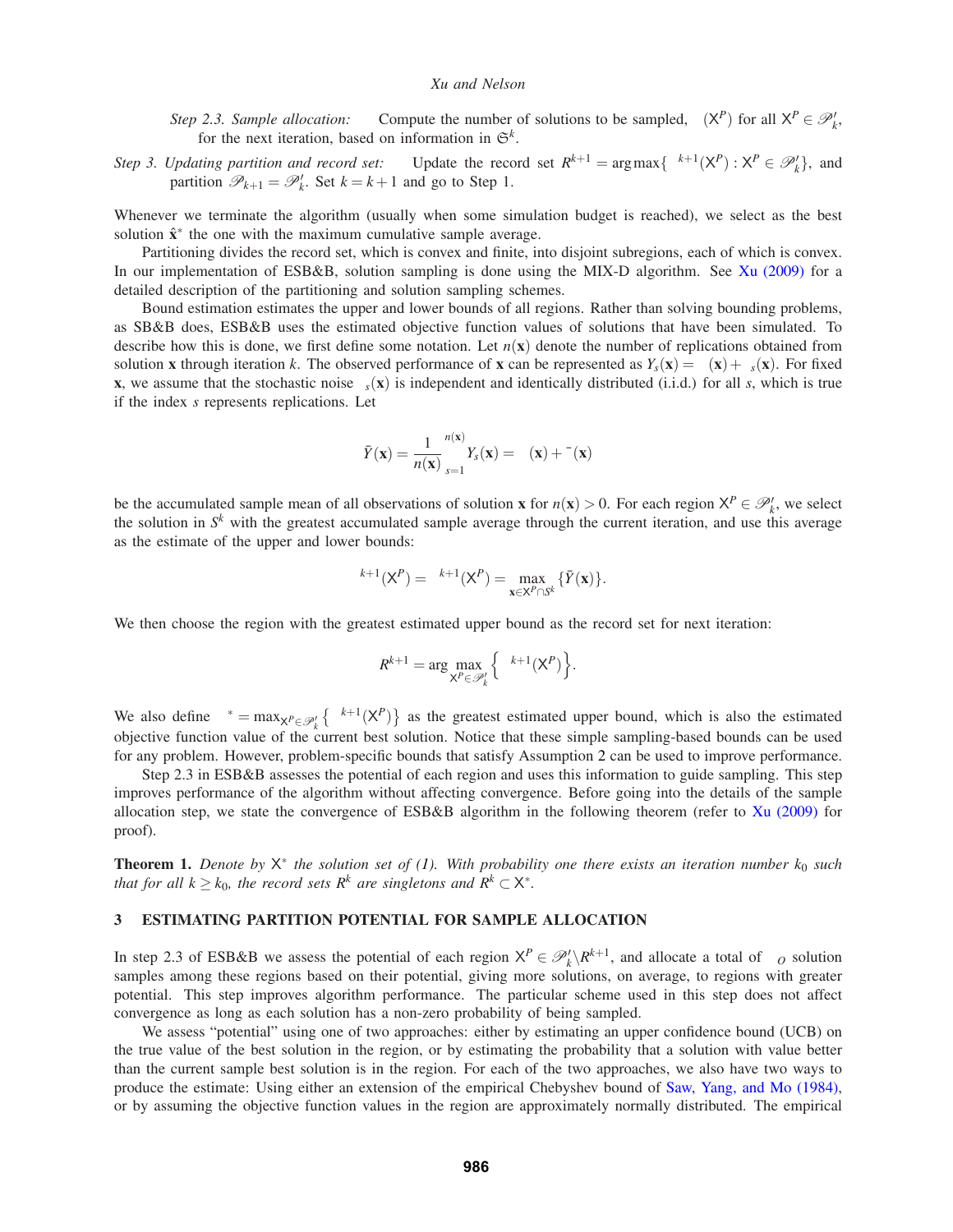Chebyshev bound is provably correct for deterministic problems and was extended by us to noisy problems under certain restrictions on the distribution of the noise. The normal-distribution bound is always an approximation. In this paper we simply state how the bounds are calculated and used; derivations can be found in Xu (2009).

First we define some additional notation. For a generic region  $X^P \in \mathcal{P}'_k$ , let  $m = |X^P \cap \mathfrak{S}^k|$  be the total number of solutions in the region that have been sampled and simulated through iteration k. Let  $\bar{Y} = m^{-1} \sum_{\mathbf{x} \in \mathsf{X}^P \cap \mathfrak{S}^k} \bar{Y}(\mathbf{x})$  denote the sample mean of all solutions in the region,  $S_Y^2 = (m-1)^{-1} \sum_{\mathbf{x} \in \mathsf$ the estimates, and let  $S_P^2 = v^{-1} \sum_{\mathbf{x} \in \mathcal{X}^P \cap \mathfrak{S}^k} \sum_{s=1}^{n(\mathbf{x})} (Y_s(\mathbf{x}) - \bar{Y}(\mathbf{x}))^2$  be the pooled sample variance within the region, where  $v = \sum_{\mathbf{x} \in \mathsf{X}^P \cap \mathfrak{S}^k} (n(\mathbf{x}) - 1)$ . Also define the effective degrees of freedom  $n^*$  such that  $1/n^* = m^{-2} \sum_{\mathbf{x} \in \mathsf{X}^P \cap \mathfrak{S}^k} 1/n(\mathbf{x})$ .<br>Notice that  $m, \bar{Y}, S_Y^2, S_P^2$ ,  $v$ , and  $n^*$  are statistical simplicity.

We compute  $\theta(X^P)$ , the number of solution samples allocated to region  $X^P$ , using the two methods described in the following paragraphs. These methods apply to stochastic problems; readers interested in deterministic problems can refer to  $Xu$  (2009) for adjustments.

## **3.1 UCB-Based Sample Allocation**

The number of solutions to be sampled for all regions,  $\theta = {\theta(X^p)}$ , is the outcome of a multinomial distribution with parameters  $\vartheta$ <sub>O</sub> and  $\varphi$ . The probability vector  $\varphi$  is generated by assigning a probability  $\varphi(X^P)$  to each region  $X^P$ . This probability is in turn determined by the UCB of the region  $X^P$ . A region with greater UCB tends to be assigned more solution samples. The outline of the algorithm is as follows.

# Algorithm SA-UCB

*Step 1* For each  $X^P \in \mathcal{P}'_k \backslash R^{k+1}$ , compute the UCB  $\zeta(X^P)$ .

Step 2 Let  $\zeta_{\min} = \min_{X^P \in \mathcal{P}'_k \backslash R^{k+1}} \zeta(X^P), X^P_{\min} = \arg \min \{ \zeta(X^P) : X^P \in \mathcal{P}'_k \backslash R^{k+1} \}$ , and  $T_{\zeta} = \sum_{X^P \in \mathcal{P}'_k \backslash R^{k+1}} (\zeta(X^P) - \zeta_{\min}).$ 

- *Step 3* Assign a probability  $\varphi(X_{\min}^P) = \varepsilon$ , where  $\varepsilon$  is a small positive number, and  $\varphi(X^P) = \frac{\zeta(X^P) \zeta_{\min}}{T_{\zeta}}(1 \varepsilon)$ for all other X*P*.
- *Step 4* Let  $\varphi = {\varphi(X^P)}$  be the vector of  $\varphi(X^P)$ . Draw a sample,  $\theta = {\vartheta(X^P)}$ , from a multinomial distribution with parameters  $\vartheta_o$  and  $\varphi$ . Assign  $\theta(X^P)$  samples to region  $X^P$ .

We choose  $\varepsilon$  such that the probability assigned to region  $X_{\min}^P$  is half the probability assigned to the region with the second smallest UCB.

We implement the following two different types of UCB, and compare their performance in the numerical study section. Notice that the bounds and statistical measures are all for a specific region  $X^P$  at iteration *k*, which we omit for simplicity.

## **3.1.1 Chebyshev Bound**

The UCB is

$$
\zeta = \bar{Y} + \lambda S_Y \sqrt{1 + \frac{1}{m}} + \frac{t_{1-\alpha,\nu} S_p}{\sqrt{n^*}},
$$

where  $\lambda$  is computed from the empirical Chebyshev Inequality of Saw, Yang, and Mo (1984), which implies  $\lambda$ solves

$$
\frac{\left\lfloor\frac{(n+1)(n-1+\lambda^2)}{n\lambda^2}\right\rfloor}{n+1}=\alpha_0.
$$

Also  $t_{1-\alpha, \nu}$  is the  $(1-\alpha)$ -quantile of the t distribution with v degrees of freedom.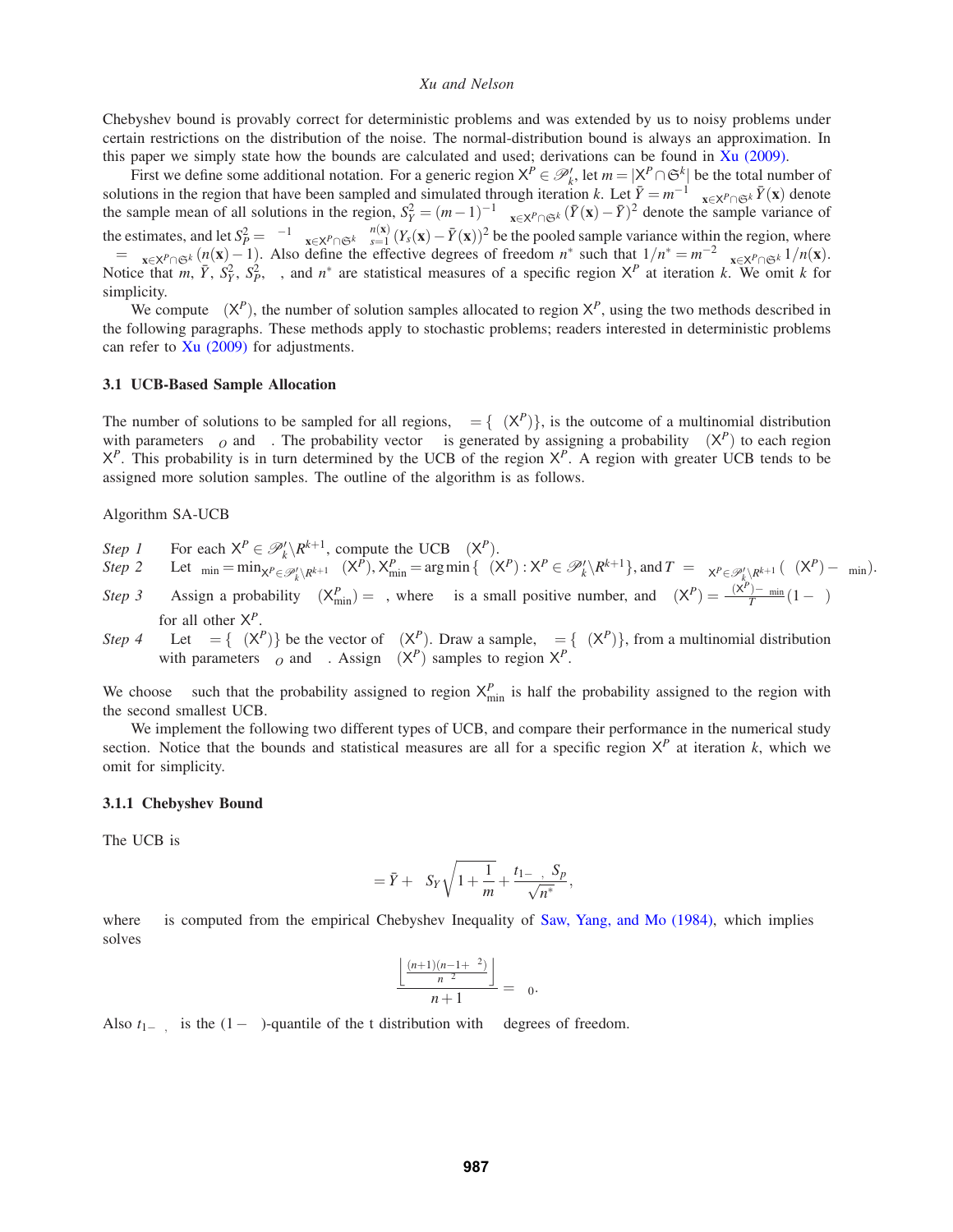#### **3.1.2 Normal Bound**

The UCB is

$$
\zeta = \bar{Y} + t_{1-\alpha/2,m-1} S_Y \sqrt{1 + \frac{1}{m}} + \frac{t_{1-\alpha/2,\mathbf{v}} S_p}{\sqrt{n^*}}.
$$

It is worth mentioning that the bounds above do not account for the situation where all the solutions in the region have been sampled. In such cases we compute the bound as follows:

$$
\zeta = \max_{\mathbf{x} \in \mathsf{X}^P \cap \mathfrak{S}^k} \left\{ \bar{Y}(\mathbf{x}) + t_{1-\alpha,n(\mathbf{x})-1} \frac{S_P}{\sqrt{n(\mathbf{x})}} \right\}.
$$

We use  $\alpha = 0.05$  and  $\alpha_0 = 0.2$  in the implementation.

## **3.2 Probability-Based Sample Allocation**

We compute the number of samples for all regions,  $\theta = {\theta(X^P)}$ , as the outcome of sampling a multinomial distribution with parameters  $\vartheta_0$  and  $\varphi$ . The probability vector  $\varphi$  is generated by assigning a probability  $\varphi(X^P)$  to each region  $X^P$ . This probability is a function of the estimated probability that  $X^P$  contains a solution with objective function value better than the estimated objective function value of current best solution,  $\eta^*$ . A region with higher probability of containing better solution tends to be assigned more solution samples. The outline of the algorithm is as follows.

#### Algorithm SA-Pr

- *Step 1* For all  $X^P \in \mathcal{P}'_k \backslash R^{k+1}$ , compute a probability  $p(X^P) = P[\mu(\mathbf{x}_{m+1}) > \eta^*].$
- *Step 2* Let  $T_p = \sum_{X^P \in \mathcal{P}'_k \setminus R^{k+1}} p(X^P)$ . Assign a probability  $\varphi(X^P) = p(X^P)/T_p$  for all  $X^P$ .
- *Step 3* Let  $\varphi = {\varphi(X^P)}$  be the vector of  $\varphi(X^P)$ . Draw a sample,  $\theta = {\vartheta(X^P)}$ , from a multinomial distribution with parameters  $\vartheta$ <sup>*O*</sup> and  $\varphi$ . Assign  $\theta$ ( $X^P$ ) samples to region  $X^P$ .

We implement the following two probability estimates and compare their performance in the numerical study section. Notice that the probabilities and statistical measures are all for a specific region  $X^P$  at iteration  $k$ , which we omit for simplicity. In each case we find *p* that solves the equation.

#### **3.2.1 Chebyshev Probability**

Let

$$
p = \frac{\left\lfloor \frac{(n+1)(n-1+\lambda^2)}{n\lambda^2} \right\rfloor}{n+1}, \text{ where } \lambda = \frac{\eta^* - \bar{Y}}{S_Y \sqrt{1 + \frac{1}{m}}}.
$$

## **3.2.2 Normal Probability**

Find  $\alpha_1, \alpha_2$  that solve

$$
t_{1-\alpha_1,m-1} = t_{1-\alpha_2,v} = \frac{\eta^* - \bar{Y}}{S_Y \sqrt{1 + \frac{1}{m} + \frac{S_p}{\sqrt{n^*}}}},
$$

and let  $p = \alpha_1 + \alpha_2$ .

Similar to the bound-based sample allocation, the probabilities above do not account for the situation where all the solutions in the region have been sampled. In such cases we compute the probability as follows: for all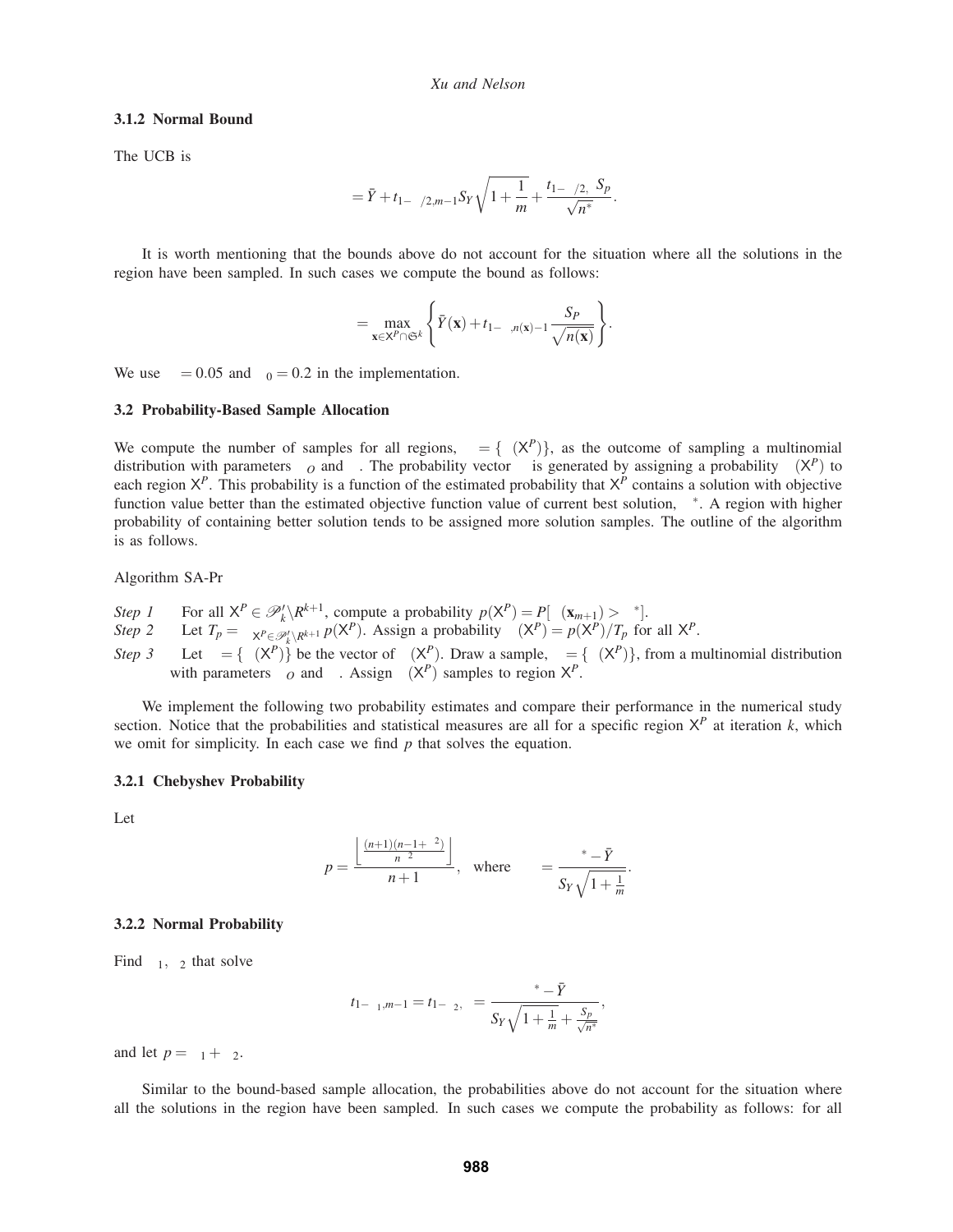| Experiment                 | # of Trials | ω             | $\Delta n_F$ | $\Delta n_A$ | $v_R$ | $v_0$ | $\eta$ |
|----------------------------|-------------|---------------|--------------|--------------|-------|-------|--------|
| Miller & Shaw Figure 1     | 200         | 3             |              |              | 10    | 10    | 10     |
| Miller & Shaw Figure 2     | 200         | 3             |              |              | 10    | 20    | 10     |
| Miller & Shaw Figure 3     | 200         | 3             |              |              | 20    | 20    | 10     |
| Miller & Shaw Figure 4     | 200         | 3             |              |              | 10    | 20    | 10     |
| Miller & Shaw Figure 5     | 200         | 3             | 10           |              | 10    | 20    | 10     |
| Bowl Table 2               | 100         | 3             |              |              | 30    | 30    | 15     |
| Buffer Allocation Figure 6 | 100         | $\mathcal{L}$ | 4            |              | 10    | 10    |        |

Table 1: Parameters used in the numerical experiments.

 $\mathbf{x} \in \mathsf{X}^P \cap \mathfrak{S}^k$ , compute  $\alpha(\mathbf{x})$  that solves

$$
t_{1-\alpha(\mathbf{x}),n(\mathbf{x})-1} = \frac{\eta^* - \bar{Y}(\mathbf{x})}{S_P / \sqrt{n(\mathbf{x})}},
$$

and let  $p = \max{\{\alpha(\mathbf{x}) : \mathbf{x} \in \mathsf{X}^P \cap \mathfrak{S}^k\}.$ 

## **4 EVALUATION**

In this section, we compare the performance of ESB&B with the NP algorithm of Pichitlamken and Nelson (2003) on three test problems: Miller and Shaw, bowl with flexible dimension, and buffer allocation. We consider different sample allocation schemes for ESB&B: Chebyshev probability-based (Cpr), normal probability-based (Npr), Chebyshev bound-based (Cbd), and normal bound-based (Nbd). To compare different algorithms, we measure their performance against simulation effort (the number of simulation replications), rather than iterations. In each of the following subsections, we first characterize the test problem, and then give results and observations. Parameters used in the numerical experiments are summarized in Table 1 (number of trials, number of subregions for partition (ω), number of simulations for newly sampled solutions (∆*nF* ), number of simulations for previously sampled solutions ( $Δn<sub>A</sub>$ ), number of samples for subregions of record set for ESB&B ( $\vartheta$ <sub>*R*</sub>), total number of samples for all the other regions for ESB&B ( $\vartheta$ <sub>O</sub>), and number of solutions per region for NP ( $\vartheta$ )).

#### **4.1 Miller and Shaw Problem**

This test problem is a modification of the multimodal function *F*<sup>2</sup> used in Miller and Shaw (1995). We rescale *F*<sup>2</sup> and add up two copies of it to make the problem 2-dimensional:

$$
\mu_1(x_1, x_2) = \frac{\sin^6(0.05\pi x_1)}{2^2 \left(\frac{x_1 - 10}{80}\right)^2} + \frac{\sin^6(0.05\pi x_2)}{2^2 \left(\frac{x_2 - 10}{80}\right)^2}
$$
\n
$$
0 \le x_i \le 100, \quad x_i \in \mathbb{Z}, \quad i = 1, 2.
$$
\n(2)

This problem has a global optimum (10,10) with objective value 2. The response surface is bumpy, with 25 local optima. Normally distributed noise with zero mean and standard deviation 0.3 is added to (2) to make the problem stochastic. We study both the deterministic and stochastic versions of the problem.

First we examine the effect of the number of solutions per region ( $\vartheta_R$  solutions for each subregion of record set, and a total of  $\partial_{\mathcal{O}}$  solutions for all the other regions) on the relative performance of ESB&B compared with NP for the deterministic problem. We look at two sample allocation schemes here, Cpr and Npr. We fix the number of samples per region at 10 for NP. Figure 1 shows the objective function value of the estimated optimal solution at each time point (averaged over 200 searches) for  $\vartheta_R = 10$  and  $\vartheta_O = 10$ . Figure 2 is for  $\vartheta_R = 10$  and  $\vartheta_O = 20$ , and Figure 3 is for  $\partial_R = 20$  and  $\partial_Q = 20$ . From these three figures we can see that ESB&B with both Cpr and Npr sample allocation schemes has better performance compared with NP as  $\vartheta$ <sup>*O*</sup> increases. The intuition is that,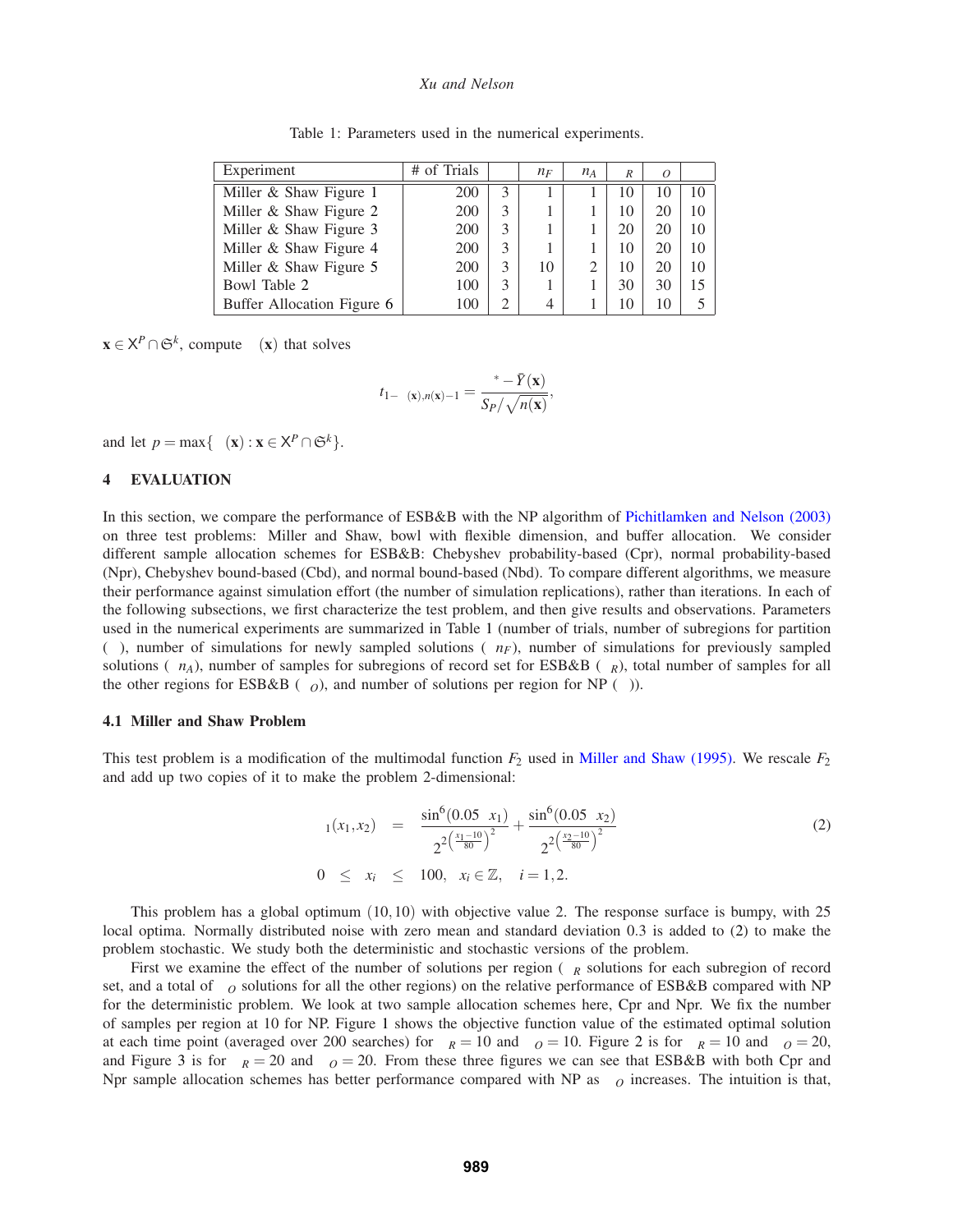

Figure 1: Objective value of current optimal estimate at each time point for the Miller & Shaw problem:  $\vartheta_R = 10$  and  $\vartheta_O = 10$ .



Figure 2: Objective value of current optimal estimate at each time point for the Miller & Shaw problem:  $\vartheta_R = 10$  and  $\vartheta_O = 20$ .

when a "good" region (which contains good solutions) happens to appear inferior because of bad samples, enough samples from the region for the following iterations allows the algorithm to correct the mistake.

Next, we study the performance of different sample allocation methods. Figure 4 shows the performance of ESB&B compared with NP for Npr, Cpr, Nbd, and Cbd. It suggests that normal probability-based sample allocation tops all the other methods.

We then examine the performance of different sample allocation methods with a noisy objective function. Figure 5 demonstrates the advantage of the normal probability-based method over the others. It can also be seen that ESB&B has an even greater advantage over NP when the problem is stochastic, for all types of sample allocation schemes.

# **4.2 Bowl Problem with Flexible Dimension**

This test problem is designed to illustrate the impact of dimension, and the interaction between dimensions. It is formulated as follows:

$$
\mu_2(x_1, x_2, \dots, x_d) = 1000 \exp\{-0.001(x_1, x_2, \dots, x_d)'\Sigma^{-1}(x_1, x_2, \dots, x_d)\}
$$
\n
$$
-\frac{m^{1/d}}{2} \leq x_i \leq \frac{m^{1/d}}{2}, \quad x_i \in \mathbb{Z}, \quad i = 1, 2, \dots, d,
$$
\n(3)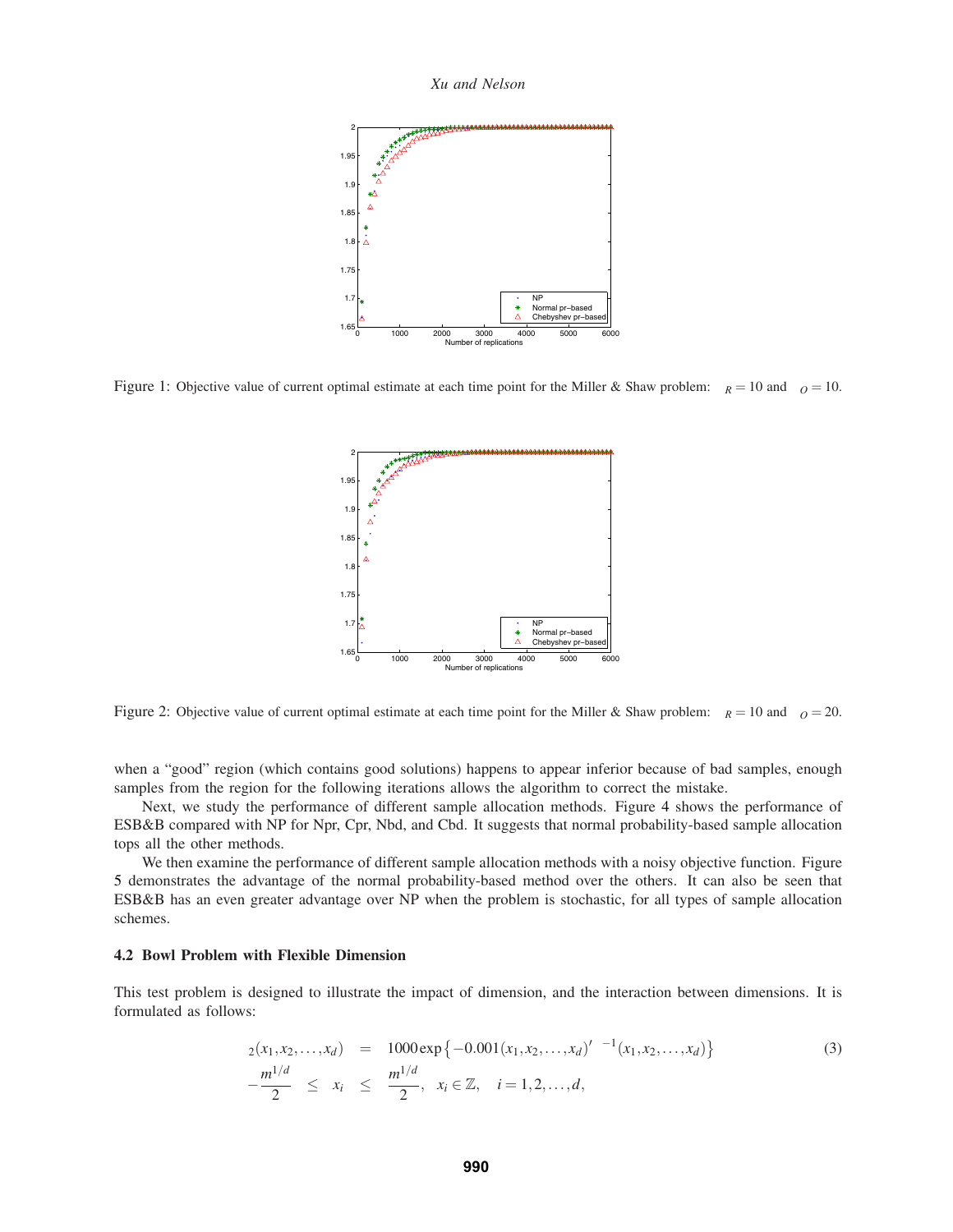*Xu and Nelson*



Figure 3: Objective value of current optimal estimate at each time point for the Miller & Shaw problem:  $\vartheta_R = 20$  and  $\vartheta_O = 20$ .



Figure 4: Objective value of current optimal estimate at each time point for the Miller & Shaw problem: all sample allocation methods, deterministic case.

where  $m = 20,000$  is the total number of feasible solutions, *d* is dimension, and  $\Sigma$  is a *d*-by-*d* matrix that determines the correlation between different dimensions of decision variable. This problem has a surface shaped like the probability density function of a multivariate normal distribution. It has a single global optimum  $(0,0,\ldots,0)$  with objective value 1000. The feasible region is a hyperbox, where the bounds are rounded to the nearest integer if necessary. Defining the feasible region this way keeps the number of feasible solutions (nearly) the same as dimension changes, allowing us to isolate the impact of dimension from that of the number of feasible solutions. To make the problem stochastic a normally distributed noise with standard deviation  $0.3 \times |\mu_2(\mathbf{x})|$  is added to (3). This problem is similar to the test problem in Xu, Hong, and Nelson (2010).

We use the correlation matrix

$$
\Sigma = \left[ \begin{array}{cccc} 1 & \rho & \cdots & \rho & \rho \\ \rho & 1 & \cdots & \rho & \rho \\ \vdots & \vdots & \ddots & \vdots & \vdots \\ \rho & \rho & \cdots & 1 & \rho \\ \rho & \rho & \cdots & \rho & 1 \end{array} \right],
$$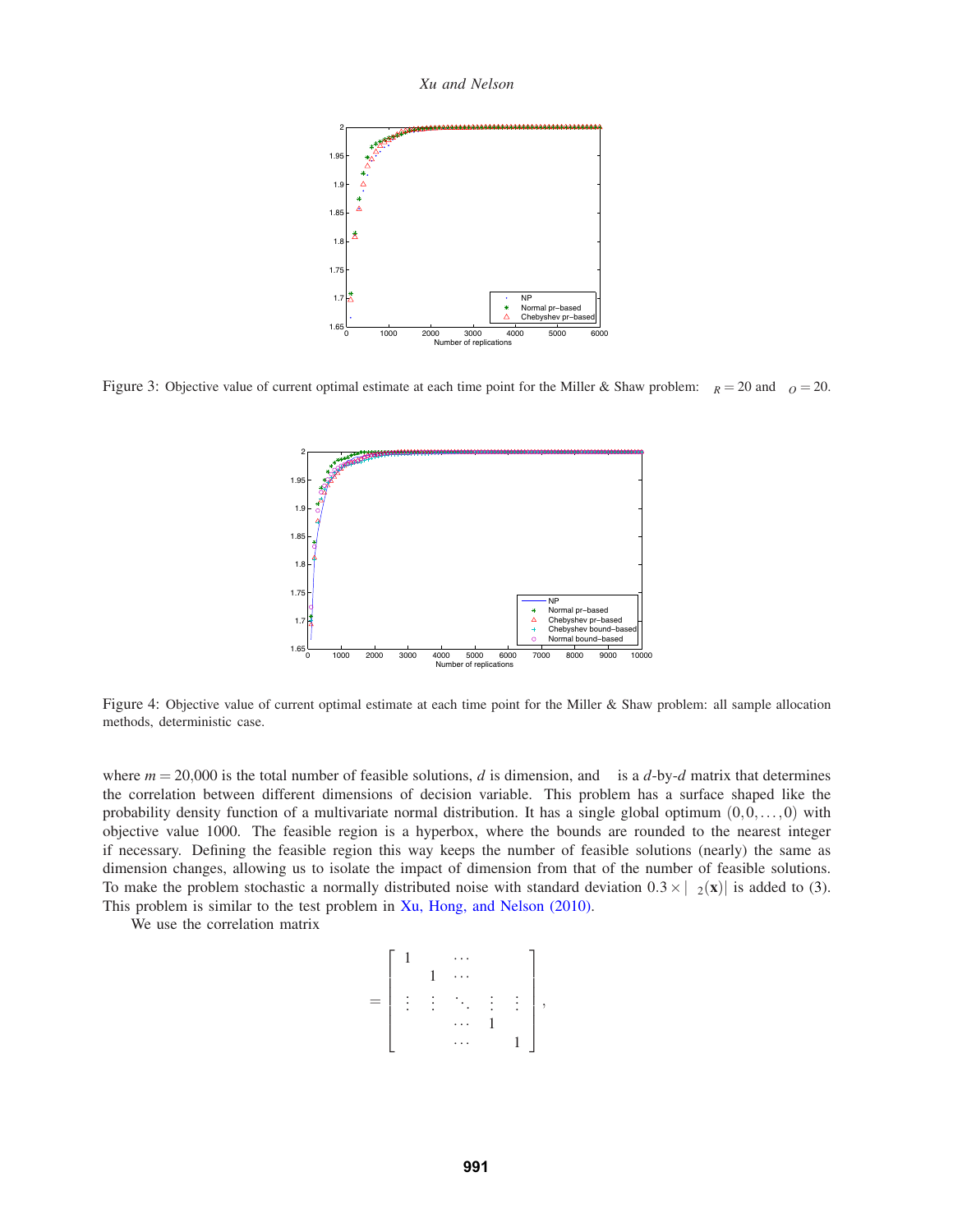*Xu and Nelson*



Figure 5: True value of current optimal estimate at each time point for the Miller & Shaw problem: all sample allocation methods, stochastic case.

|                | $d=2$      |              |              | $d=3$      |                          |              | $d=4$             |              |              |
|----------------|------------|--------------|--------------|------------|--------------------------|--------------|-------------------|--------------|--------------|
|                | $\rho = 0$ | $\rho = 0.5$ | $\rho = 0.9$ | $\rho = 0$ | $= 0.5$<br>$\mathcal{D}$ | $\rho = 0.9$ | $= 0$<br>$\Omega$ | $\rho = 0.5$ | $\rho = 0.9$ |
| N <sub>P</sub> | 3200       | 3900         | 9600         | 3400       | 20100                    | 18300        | 2600              | 4100         | 25900        |
| NPr            | 1100       | 1800         | 1000         | 2500       | 3000                     | 7000         | 1700              | 3000         | 11500        |
| $NPr - NP$     | $-2100$    | $-2100$      | $-8600$      | $-900$     | $-17100$                 | $-11300$     | $-900$            | $-1100$      | 14400        |
| % difference   | $-66\%$    | $-54\%$      | $-90\%$      | $-26\%$    | $-85%$                   | $-62%$       | $-35\%$           | $-27%$       | $-56%$       |
| CPr            | 1500       | 2100         | 1200         | 3700       | 4100                     | 5900         | 2100              | 4100         | 15800        |
| $CPr - NP$     | $-1700$    | $-1800$      | $-8400$      | 300        | $-16000$                 | $-12400$     | $-500$            | $\Omega$     | $-10100$     |
| % difference   | $-53\%$    | $-46%$       | $-88%$       | $9\%$      | $-80\%$                  | $-68%$       | $-19\%$           | $0\%$        | $-39\%$      |

where  $\rho$  is the common correlation coefficient. A larger  $\rho$  indicates higher correlation among dimensions, which in this case makes the problem less separable. This makes it harder to search for the optimum for both ESB&B and NP, since both algorithms partition by dimension.

Here we only report results for the deterministic problem, for which both ESB&B and NP stay at the optimum once it is found. We thus use the number of iterations to find the optimum as the performance measure (averaged over 100 searches, recorded every 100 iterations). Table 2 lists the performance measure for NP, ESB&B with Npr and ESB&B with Cpr, the absolute and percentage difference between NP and ESB&B-NPr, and NP and ESB&B-CPr. The numbers reveal two trends: 1) The advantage of ESB&B over NP increases in  $\rho$ , but 2) this increasing trend becomes unclear as dimension increases. We can explain these trends as follows: under higher correlation, both algorithms tend to make more mistakes in selecting a good region. ESB&B hence outperforms NP as it is able to jump directly from region to region, while NP has to backtrack and then search all the way down. However, this trend gets dominated by dimension as dimension increases.

## **4.3 Three-Stage Buffer Allocation Problem**

This test problem is to find the optimal design of a three-stage flow line with finite buffer storage spaces in front of stations 2 and 3. Each station *h* has a single server, whose service time is exponentially distributed with rate  $\mu_h$ ,  $h = 1,2,3$ . There are an infinite number of jobs in front of station 1. If the buffer in front of station h is full, station *h*−1 is blocked. The goal is to find the service rate for all stations, as well as the buffer space before stations 2  $(b_2)$  and 3  $(b_3)$ , to maximize the throughput of the line. The total buffer spaces and service rate is limited by the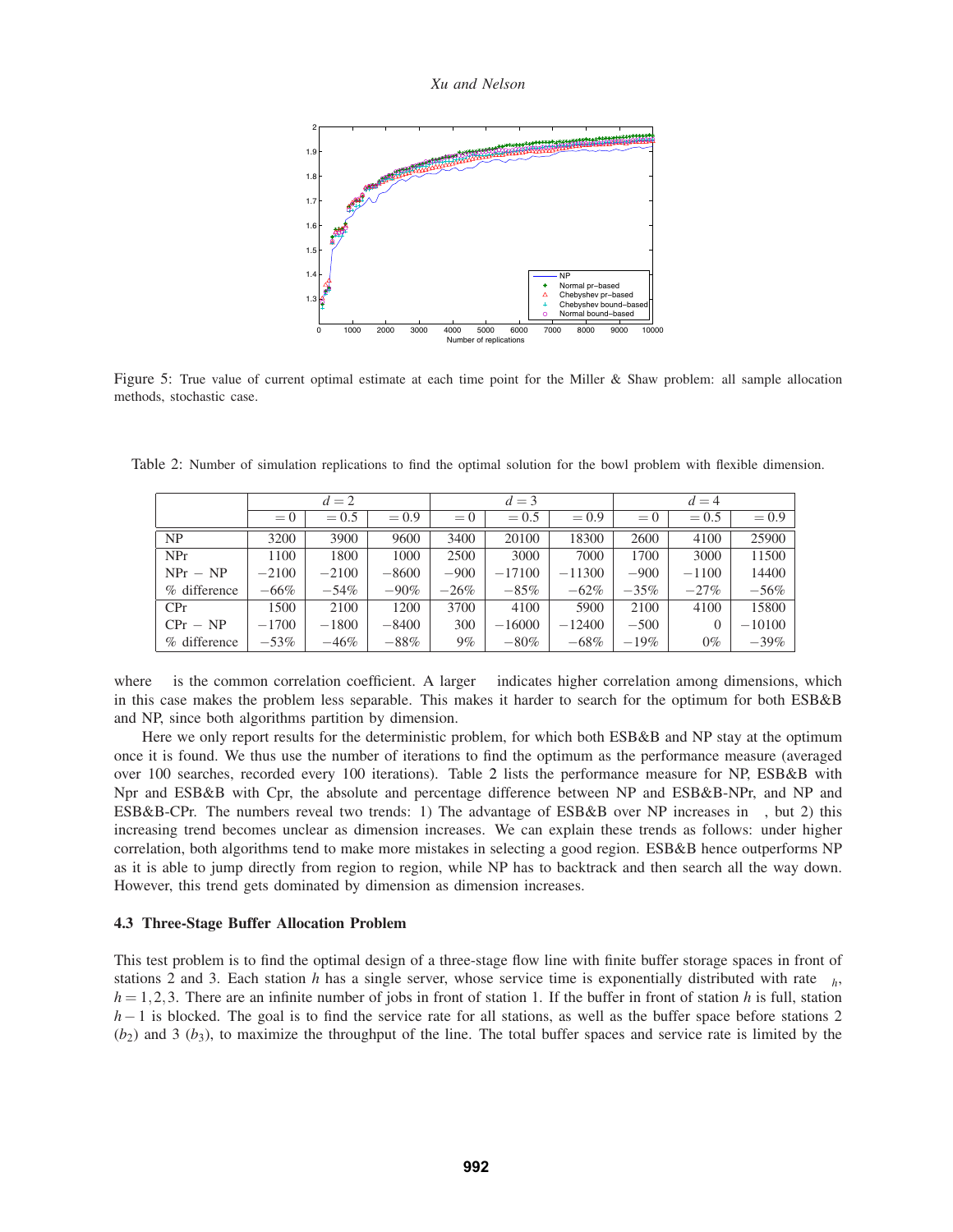*Xu and Nelson*



Figure 6: True value of current optimal estimate at each time point for 3-stage buffer allocation problem.

following constraints:

$$
\mu_1 + \mu_2 + \mu_3 \leq 20\n b_2 + b_3 \leq 20\n -b_2 - b_3 \leq -20\n 1 \leq \mu_h \leq 20, \quad h = 1, 2, 3\n 1 \leq b_h \leq 20, \quad h = 2, 3\n \mu_h, b_h \in \mathbb{Z}.
$$

The number of feasible solutions is 21,660. There are two optimal solutions:  $(\mu_1, \mu_2, \mu_3, b_2, b_3) = (6, 7, 7, 12, 8)$ and  $(7,7,6,8,12)$  with expected throughput of 5.776 (the optima are obtained from the balance equations of the underlying Markov chain; see Buzacott and Shantikumar (1993)). To reduce the initial condition bias, the throughput is estimated after the first 2000 units have been produced, and it is averaged over the subsequent 50 units released. We sample 5 solutions per region for NP, and set  $\vartheta_R = \vartheta_O = 10$  for ESB&B. Figure 6 depicts the true performance of the current optimal estimate at each time point, averaged over 100 searches. It indicates that ESB&B has an advantage over NP, with normal probability-based and Chebyshev bound-based sample allocation methods performing the best.

#### **5 CONCLUSIONS**

In this paper we proposed an Empirical Stochastic Branch-and-Bound algorithm, which keeps the partition structure of the Stochastic Branch-and-Bound algorithm, while estimating bounds based on sampling. The algorithm uses the estimated performance of the observed best solution to guide searching; and computes empirical bounds, which indicate the potential of regions, to control sampling. This research provides a framework to apply SB&B where there is no solvable bounding problem.

The ESB&B algorithm converges asymptotically to the global optimum. Numerical study shows that ESB&B outperforms NP in general. The advantage is maximized when the problem is noisy, or there is significant interaction between different decision variables. A normal probability-based sample allocation scheme exhibits the most potential.

To make this framework more adaptive, we can balance the effort in sampling and simulation by adjusting the following four parameters: number of samples for current best region, number of samples for other regions, initial number of simulations for new samples, and incremental number of simulations for re-sampled solutions. We can also adjust the number of subregions and the number of samples as the algorithms goes along and regions become